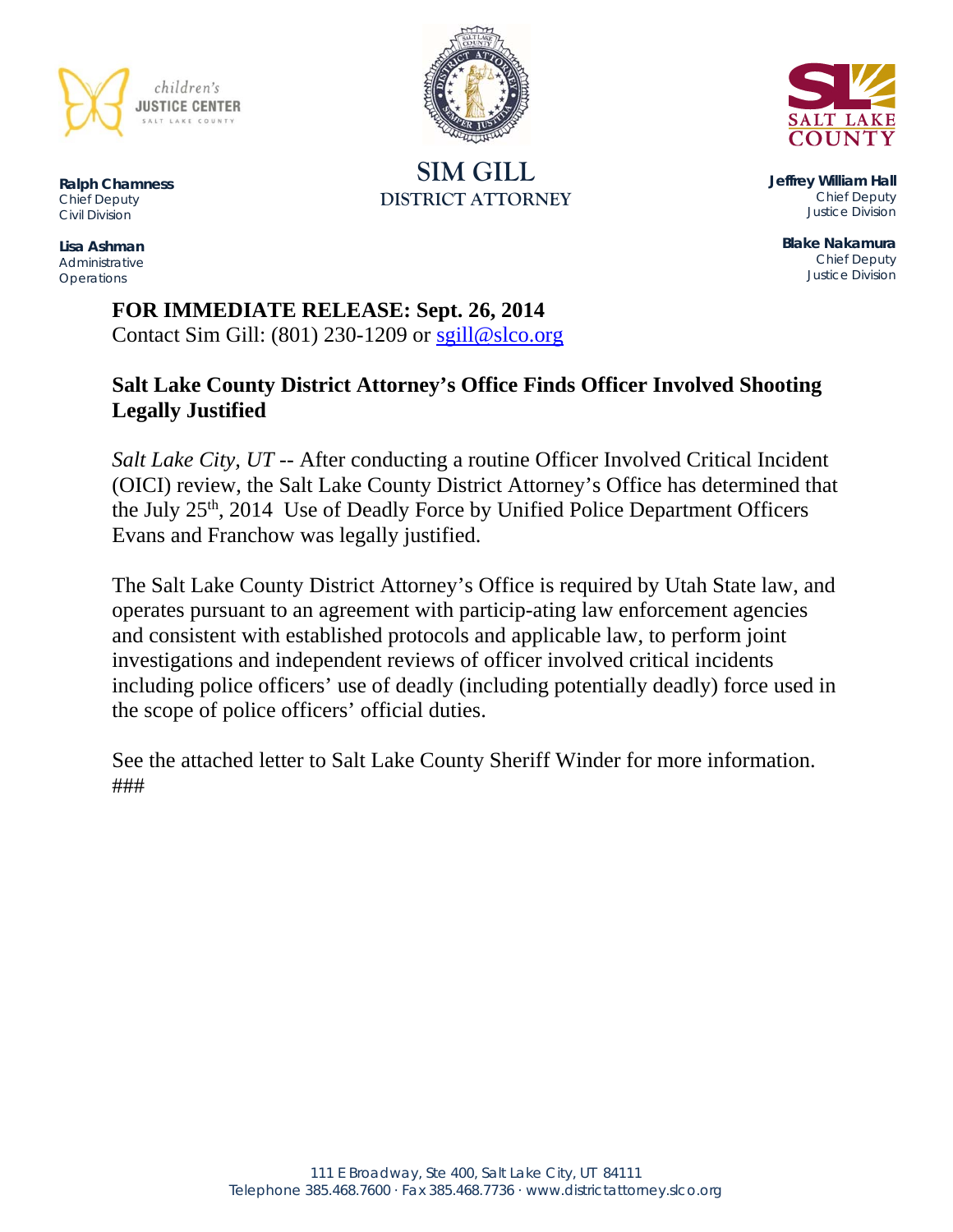



**SIM GILL DISTRICT ATTORNEY**

**Ralph Chamness**  *Chief Deputy Civil Division*

**Lisa Ashman** *Administrative Operations*

**Jeffrey William Hall** *Chief Deputy Justice Division*

**Blake Nakamura** *Chief Deputy Justice Division*

Sheriff James M. Winder Unified Police Department 3365 South 900 West Salt Lake City, Utah 84119

September 25, 2014

Incident Date: July 25, 2014 UPD Case No.: CO14-114103 Our Case No.: 2014-1717

RE: *Unified Police Officers Gary Evans' and Shane Franchow's Use of Deadly Force* Incident Location: 360 E. Woodlake Cove #213, Salt Lake City, Utah

Dear Sheriff Winder:

The Salt Lake County District Attorney's Office ("D.A.'s Office") operates under Utah State law and pursuant to an agreement between the D.A.'s Office and participating law enforcement agencies to perform joint investigations and independent reviews of officer involved critical incidents ("OICI") including police officers' use of deadly force while in the scope of their official duties. Pursuant to the agreement between the D.A.'s Office and participating law enforcement agencies, the D.A.'s Office has reviewed the above referenced matter to determine whether, and if so why, the use of deadly force in the above referenced OICI was "justified." As outlined more fully below, the D.A.'s Office determined Officers Evans' and Franchow's use of deadly force was "justified" under Utah State law.

On July 25, 2014, Unified Police Department ("UPD") Officers Gary Evans and Shane Franchow responded with other officers on a possible domestic violence/DUI call that escalated into a "man with a gun" incident. As outlined in more detail below, when Nicholas Lister pointed a shotgun in Officers Evans' and Officer Franchow's direction, they fired their weapons at Lister, killing him.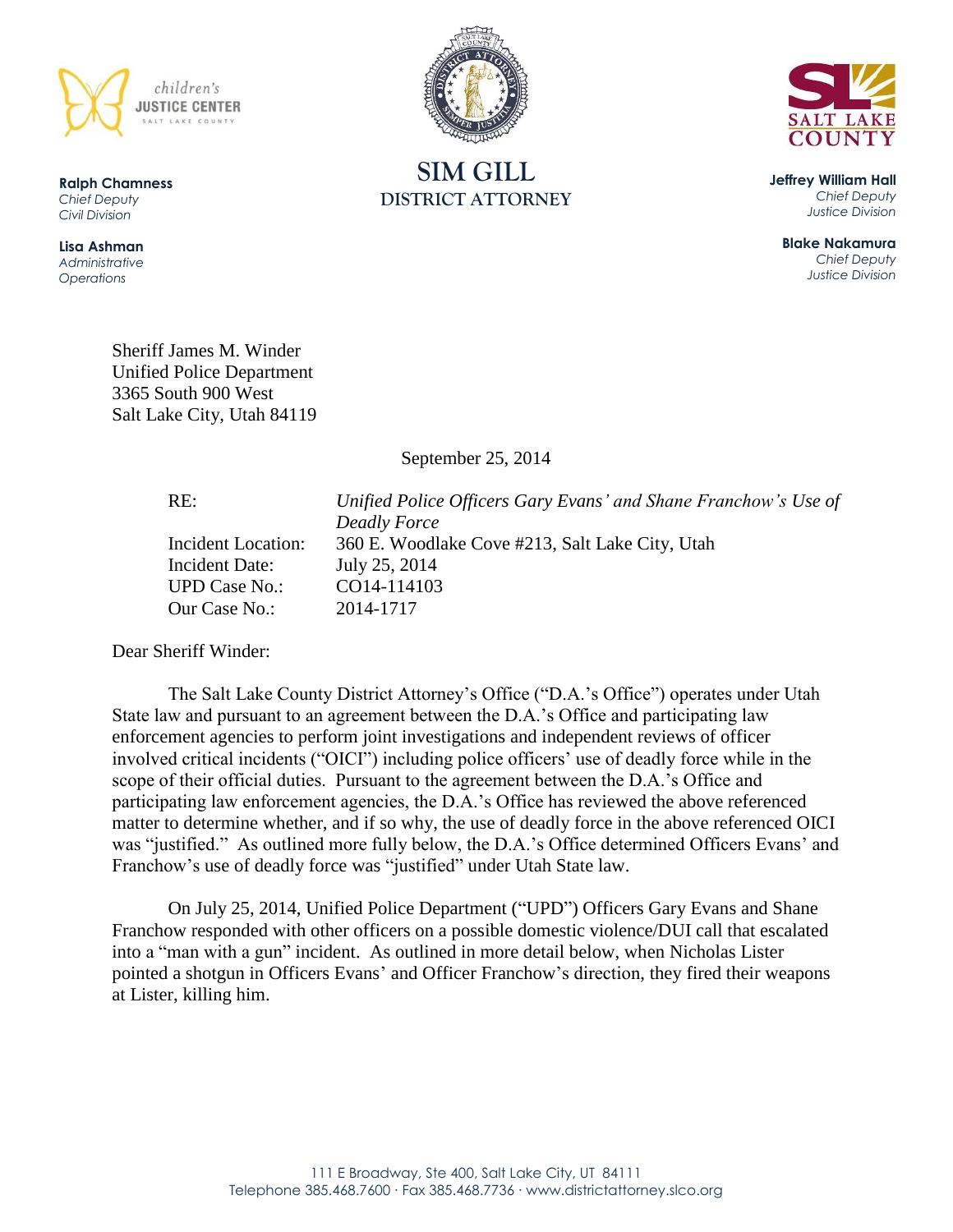# **UTAH STATE LAW**

As part of the review and "justification" determination, the D.A.'s Office relied in part upon the following statutory provisions for the legal analysis:

# **76-2-401. Justification as defense -- When allowed**.

(1) Conduct which is justified is a defense to prosecution for any offense based on the conduct. The defense of justification may be claimed:

(a) when the actor's conduct is in defense of persons or property under the circumstances described in Sections 76-2-402 through 76-2-406 of this part;

(b) when the actor's conduct is reasonable and in fulfillment of his duties as a governmental officer or employee;

…

#### **76-2-404. Peace officer's use of deadly force.**

(1) A peace officer, or any person acting by his command in his aid and assistance, is justified in using deadly force when:

(a) the officer is acting in obedience to and in accordance with the judgment of a competent court in executing a penalty of death under Subsection 77-18-5.5(3) or (4);

(b) effecting an arrest or preventing an escape from custody following an arrest, where the officer reasonably believes that deadly force is necessary to prevent the arrest from being defeated by escape; and

(i) the officer has probable cause to believe that the suspect has committed a felony offense involving the infliction or threatened infliction of death or serious bodily injury; or

(ii) the officer has probable cause to believe the suspect poses a threat of death or serious bodily injury to the officer or to others if apprehension is delayed; or

(c) the officer reasonably believes that the use of deadly force is necessary to prevent death or serious bodily injury to the officer or another person.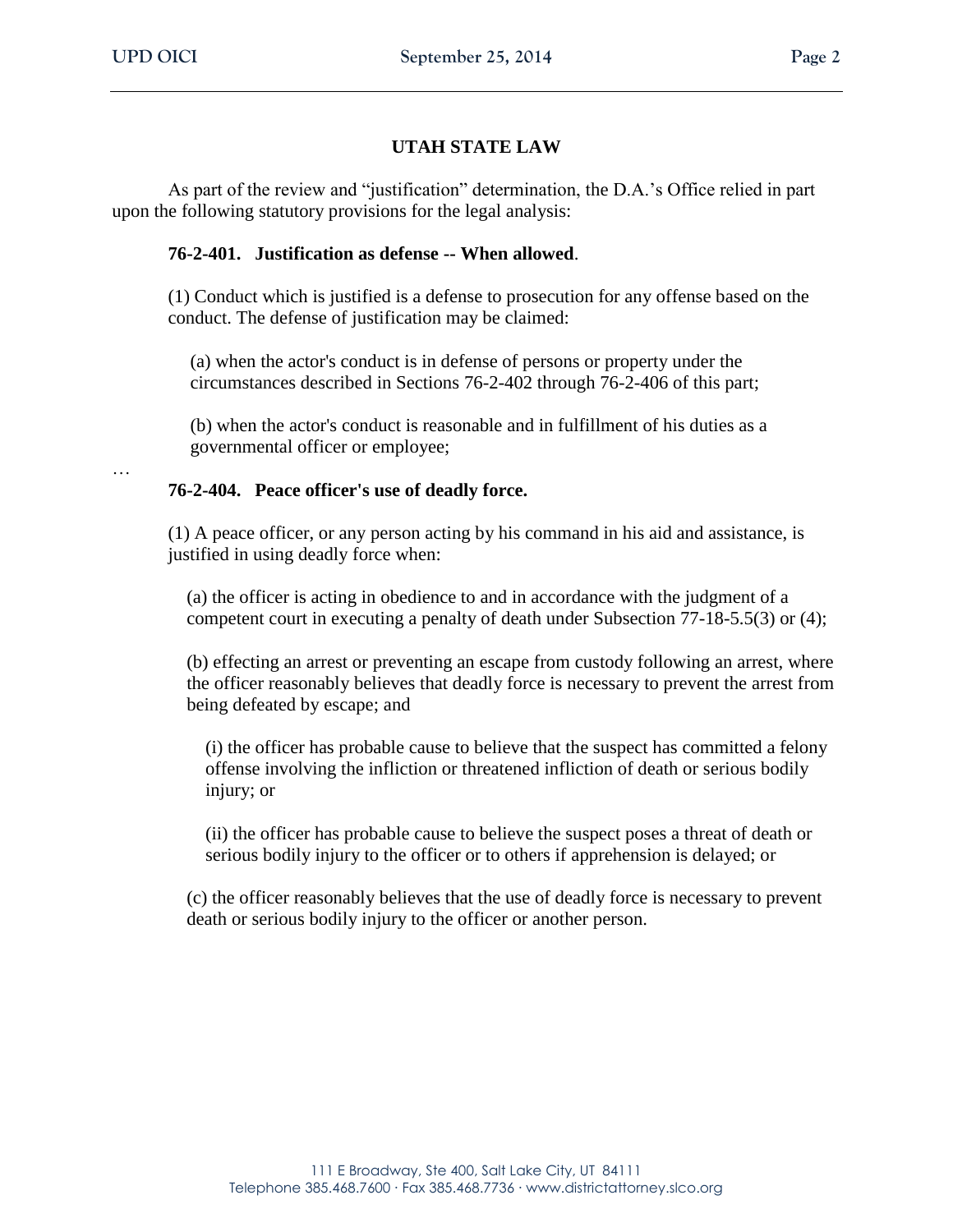# **FACTS**

OICI protocol investigators established the following facts during the joint investigation of the incident; these facts and others were presented to the D.A.'s office for our review. Should additional or different facts subsequently come to light, the opinions and conclusions contained herein may likewise be materially different.

On July 25, 2014, Lindsay Lister called 911 and reported that she and her husband, Nicholas Lister, had been in a verbal domestic dispute and he had just left their apartment complex in their car. Lindsay reported that Lister had been drinking. Lindsay reported that she was concerned that Lister might be DUI. While talking on the phone with 911 from outside her apartment, Lindsay said that Lister had returned, gone back inside the apartment and had locked<sup>1</sup> her out. While Lindsay was talking to 911, she and Lister spoke to each other for several minutes. Lindsay relayed to 911 some of the things Lister was saying to her.

Lindsay reported to 911 that Lister had guns inside the apartment. Initially, when 911 asked Lindsay if Lister was threatening to hurt anyone, Lindsay said: "Just himself." Later in the phone call, Lindsay relayed to 911 that Lister had threatened to shoot police if they came inside the apartment. 911 advised Lindsay to move away from the apartment and wait for the police to arrive.

Police dispatchers sent UPD officers<sup>2</sup> to the apartment complex and advised the responding officers that Lister had weapons inside the apartment and that he had threated to harm himself as well as shoot police officers who entered the apartment. When UPD officers arrived, they met Lindsay in the apartment complex parking lot. Lindsay told the officers that Lister was inside the apartment; that he was angry and intoxicated; and that he had a handgun and a shotgun inside the apartment. Lindsay told UPD officers that the earlier domestic dispute was only verbal. Some of the arriving officers set up a containment perimeter around the apartment to keep others from approaching Lister's apartment and to manage the unfolding scene at the apartment complex.

While Lindsay was in the parking lot talking with officers, police dispatchers called Lister on the phone and spoke to him while he was still inside the apartment. Lister told the police that he had a .380 handgun at his head. The police dispatcher asked Lister what was going on. Lister replied: "go ahead; that's all I can say. Go ahead and try." Dispatch asked Lister: "Try what?" Lister replied: "Coming in here." Lister told dispatch that he was going to hurt himself with the handgun. Lister then told dispatch that he had "no reason to live" and hung up the phone.

<sup>1</sup> Lindsay reported that Lister had secured the front door chain from inside. The front door was locked but cracked open enough to allow Lindsay and Lister to communicate.

<sup>2</sup> Dispatchers sent uniformed patrol and supervisor officers to the scene but SWAT was not dispatched nor responded to the apartment complex for this incident.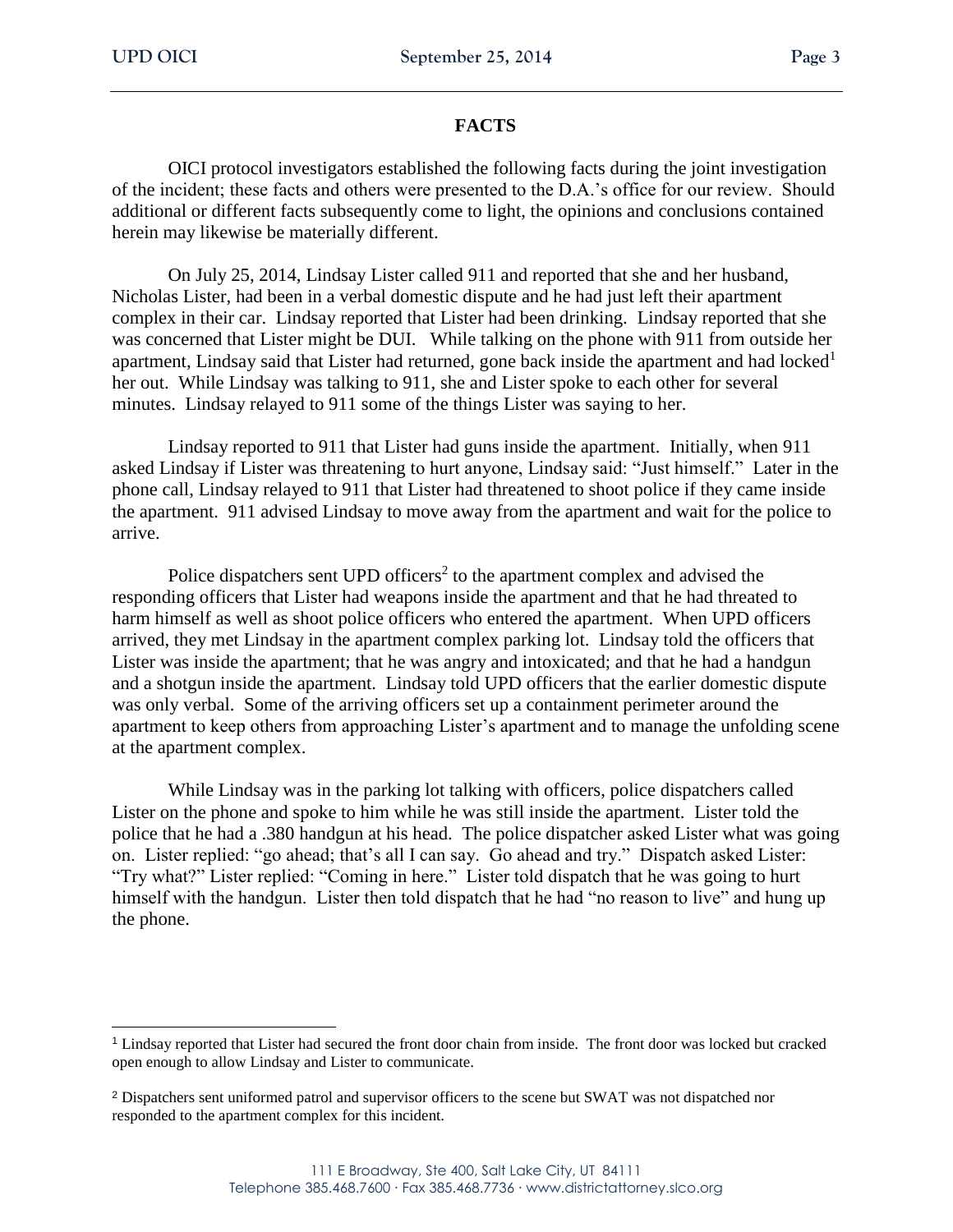Shortly thereafter, Lister called Lindsay's phone. She handed the phone to UPD Officer Nick Renfro who talked to Lister on the phone. In a subsequent interview during the OICI investigation, Officer Renfro said that Lister was agitated; Officer Renfro was trying to get Lister to put the gun down and go to bed to sleep off the intoxication. While on the phone with Officer Renfro, Lister said that the only way the incident was going to end was that either he was going to kill himself or he would kill someone if they came through the apartment door. Lister also told Officer Renfro that he was "bunkered in," and "ready to fight for his freedom." Then Lister hung up the phone.

At about this time, UPD Sgt. Torrin Chambers arrived on scene and assumed Incident Command. Officer Renfro advised Sgt. Chambers that Lister was "spun up" and had threatened to shoot officers if they approached or entered the apartment. Officer Renfro told Sgt. Chambers that Lister claimed to have barricaded himself in the apartment and was lying in wait for officers to enter the apartment. In an effort to de-escalate the situation, Sgt. Chambers had UPD officers withdraw from their containment positions and allow Lister to sleep off his intoxication. UPD Officers who were on containment left their positions and returned to the south parking lot for a debriefing.

While officers were meeting in the south parking lot, Lister called Lindsay's phone again. Again, she handed the phone to Officer Renfro. Lister told Officer Renfro that Lister was going to go out on the balcony to smoke a cigarette. Lister also told Officer Renfro he was going to take his shotgun out on the balcony with him. Officer Renfro told Lister not to come out with a gun due to safety concerns for everyone involved. Sgt. Chambers was near Officer Renfro while he was on the phone with Lister. Sgt. Chambers said he heard Officer Renfro tell Lister: "don't come out with a gun" and "don't go to the balcony with a shotgun."

Sgt. Chambers ordered the UPD officers back to containment positions in case Lister came out on the balcony with a gun. Sgt. Chambers was concerned about Lister being intoxicated, threatening officers, and being armed outside. Sgt. Chambers explained in a subsequent interview that he was also concerned for the safety of the apartment building residents and police officers.

UPD Officers Gary Evans and Shane Franchow had previously responded to Lindsay's domestic violence/DUI call at the apartment complex. After Sgt. Chambers reinstituted containment positions, Officers Evans and Franchow were positioned on the east side of the apartment building facing Lister's balcony. Both Officers Evans and Franchow had been briefed on the unfolding events and were aware of Lister's threats and behavior up to this point. They also knew that Lister told Officer Renfro that Lister was coming outside armed.

Lister came out of the apartment onto the balcony with his shotgun. Several witnesses (including other officers) who were subsequently interviewed said they heard police officers yelling commands to "Drop the gun!" several times. Then they heard several gunshots. Lister was fatally wounded by multiple gunshot wounds.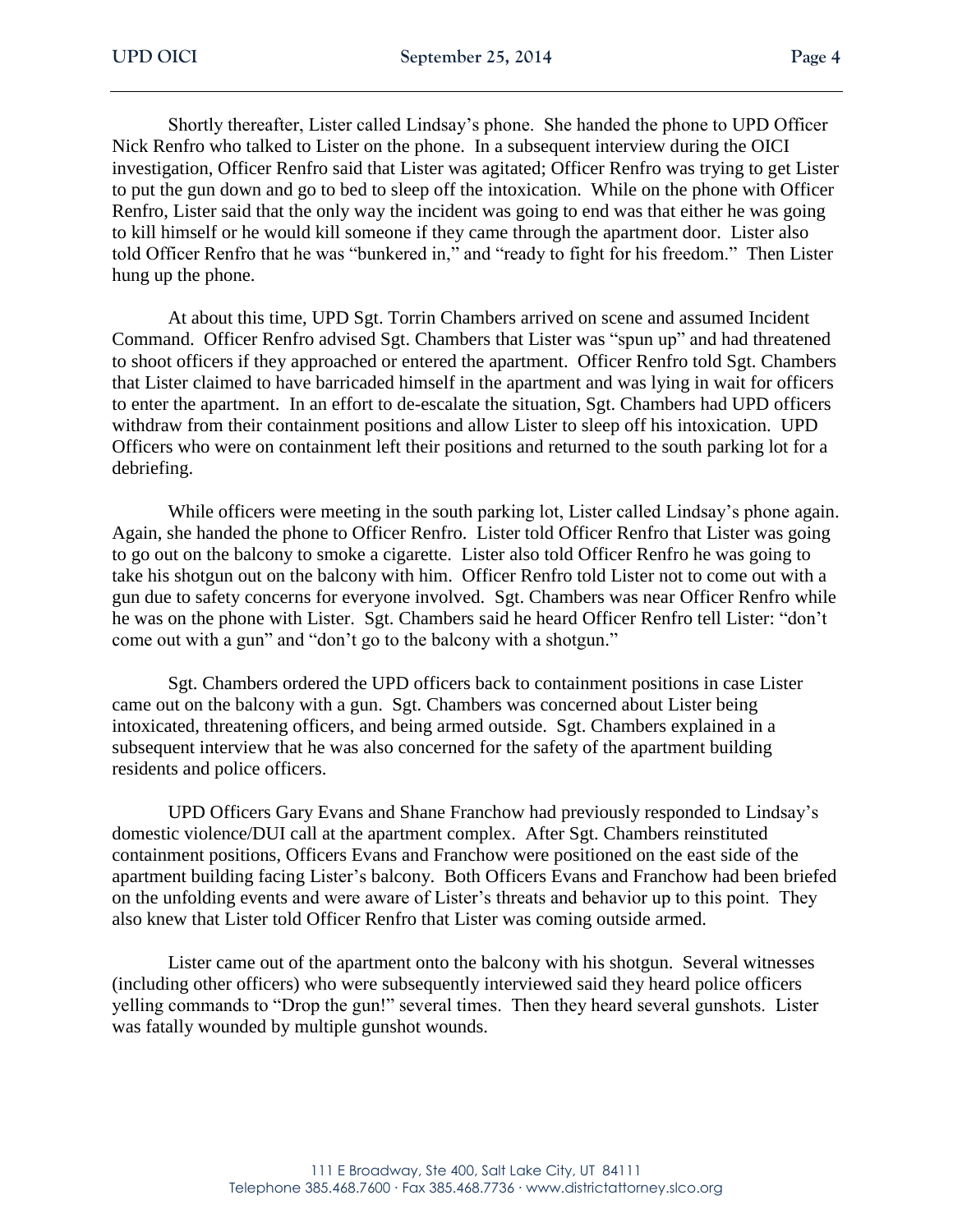During the subsequent OICI investigation, investigators recovered Lister's model 1300 Winchester 12 gauge shotgun on the balcony. The shotgun was loaded with four shells in the magazine and one shell in the chamber. Investigators also recovered Lister's FI Industries .380 Auto handgun on the apartment balcony. The .380 Auto's hammer was cocked and the safety was on. The .380 Auto was loaded with two cartridges in the magazine and an empty chamber. No spent shell casings belonging to Lister's weapons were recovered during the investigation, and it was not conclusively determined whether Lister fired a weapon during the incident.

# 1. *Officer Evans*

Officer Evans provided a written statement to OICI protocol investigators. As outlined in more detail in his statement, Officer Evans said he was on patrol when he heard the call dispatched. Officer Evans said he was told about Lister's threats and his previous behavior and believed that Lister had threatened to kill himself and/or police officers.

Officer Evans said he saw Lister come out on the balcony with a shotgun. Officer Evans said he identified himself as a police officer and repeatedly made loud, clear commands for Lister to drop the weapon. Officer Evans said that Officer Franchow was nearby and also gave Lister commands. Officer Evans said that Lister disregarded all of his orders. Officer Evans said that Lister began to swing the shotgun in his direction. Officer Evans said that because Lister was swinging his shotgun in his direction, and because Lister had previously stated he would shoot officers, Officer Evans said he was in fear for his life and Officer Franchow's life.

Officer Evans said he fired approximately two shots when he observed what appeared to be a muzzle flash coming from the direction of the barrel of Lister's shotgun. Officer Evans said that Lister continued to swing the barrel of the shotgun in his direction. Officer Evans said he continued to fire his rifle until Lister fell to the ground.

Officer Evans engaged Lister with his UPD issued weapon, a Colt model 6940 .223 Caliber semi-automatic rifle. A subsequent down count performed during the OICI investigation showed that 13 rounds were missing from Officer Evans' weapon. Investigators determined that Officer Evans did not use any of his other weapons during the incident.

#### 2. *Officer Franchow*

Officer Franchow provided a written statement to OICI protocol investigators. As outlined in more detail in his statement, Officer Franchow said that on July 25, 2014, he was working as a uniformed patrolman in a marked patrol car in the Millcreek Township. Officer Franchow said he responded to the Country Lake apartments. Officer Franchow said that police dispatch advised that a female caller had reported a domestic argument at her apartment. Officer Franchow said he heard that the husband (Lister) had guns inside the home.

Officer Franchow said that after he arrived at the scene, other police officers briefed him on Lister's threats and actions to that point. Officer Franchow said that he was assigned to a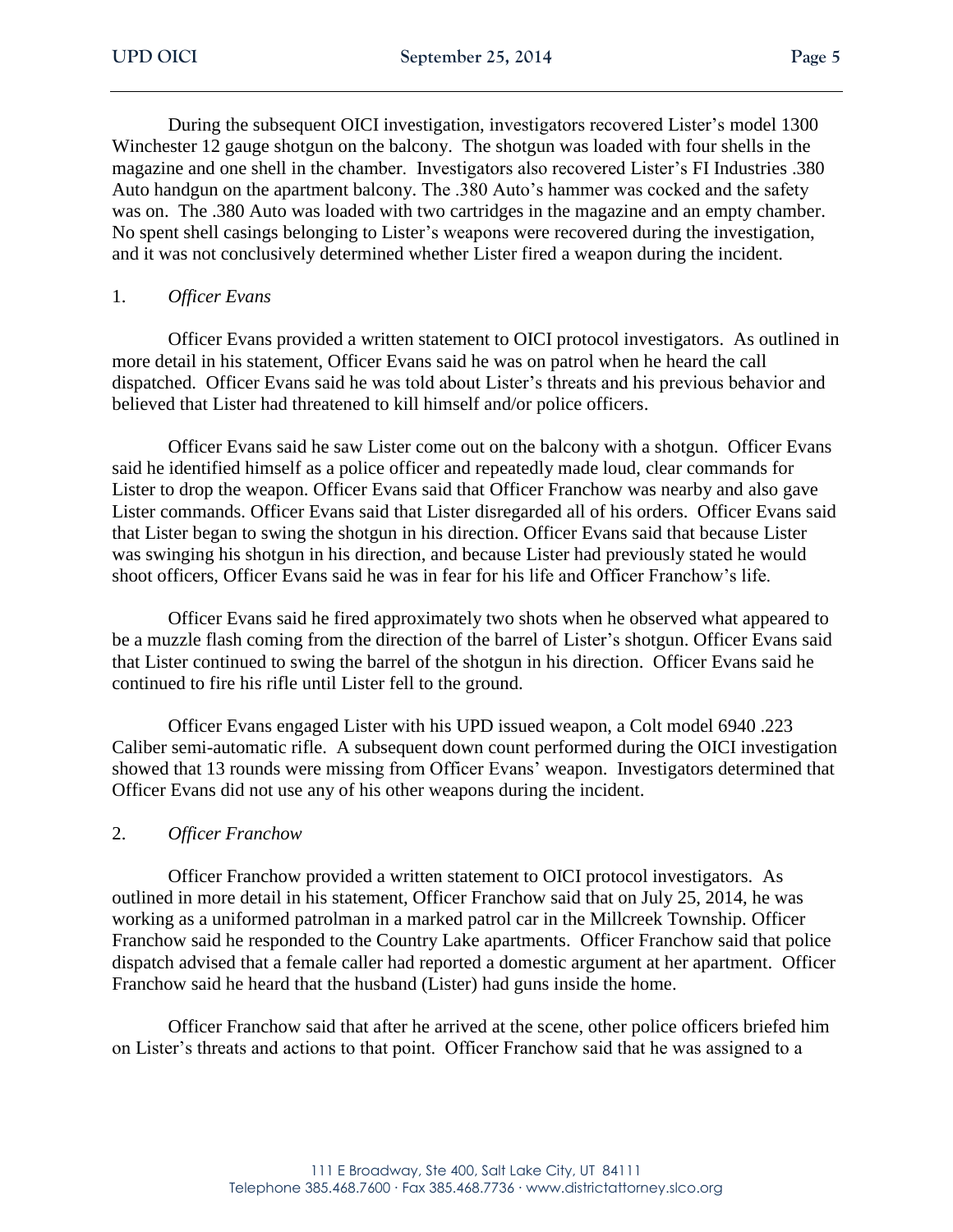containment position with Officer Evans. Officer Franchow said that he heard that Lister was coming outside and was armed.

Officer Franchow said that he and Officer Evans were about 20 feet south of the balcony when Lister came out of the apartment onto the balcony. Officer Franchow said he could see Lister holding a long barreled firearm. Officer Franchow said he turned his rifle flashlight on Lister and shouted loud verbal commands "drop the gun, drop the gun." Officer Franchow said that Officer Evans also yelled commands to Lister.

Officer Franchow said that Lister did not comply with the commands and instead began sweeping the muzzle of his gun towards him and Officer Evans. Officer Franchow said that he and Officer Evans had no protective cover and no way to safely retreat. Officer Franchow said he feared Lister was going to shoot Officer Evans and him at close range.

Officer Franchow said he aimed his rifle at Lister and prepared to fire. Officer Franchow said Lister continued to sweep the barrel of his gun in Officer Franchow's and Officer Evans' direction. Officer Franchow said that just as he was about to shoot, he saw a muzzle flash in front of him and heard a shot. Officer Franchow said that it appeared to him that Lister had fired his weapon.

Officer Franchow said he fired his rifle at Lister. Officer Franchow said that Lister continued to swing the weapon and pointed it in Officer Franchow's and Officer Evans' direction. Officer Franchow said he continued shooting at Lister. Officer Franchow said Lister held onto his gun as he fell to the floor of the balcony. Officer Franchow said he stopped firing. Officer Franchow said he kept his rifle sights on Lister because Lister was still holding his weapon in his right hand. Officer Franchow said that Lister's weapon was on top of him and still pointing in Officer Franchow's general direction.

Officer Franchow engaged Lister with his UPD issued weapon, a Colt model 6940 .223 Caliber semi-automatic rifle. A subsequent down count performed during the OICI investigation showed that 12 rounds were missing from Officer Franchow's weapon. Investigators determined that Officer Franchow did not use any of his other weapons during the incident.

#### **DISCUSSION**

# *1. Use of Deadly Force: Utah State Law*

The use of deadly force by a person (including but not limited to peace officers) is "justified" when the use of deadly force conforms to the statutes referenced above. Persons may lawfully defend themselves under circumstances outlined by law, and are afforded the legal defense of "justification" for the lawful use of deadly force in accordance with the above statutes. Utah Code Ann. 76-2-402 states that a "person is justified in threatening or using force against another when and to the extent that the person reasonably believes that force or a threat of force is necessary to defend the person or a third person against another person's imminent use of unlawful force." *Id.* This section also states: "A person is justified in using force intended or likely to cause death or serious bodily injury only if the person reasonably believes that force is necessary to prevent death or serious bodily injury to the person or a third person as a result of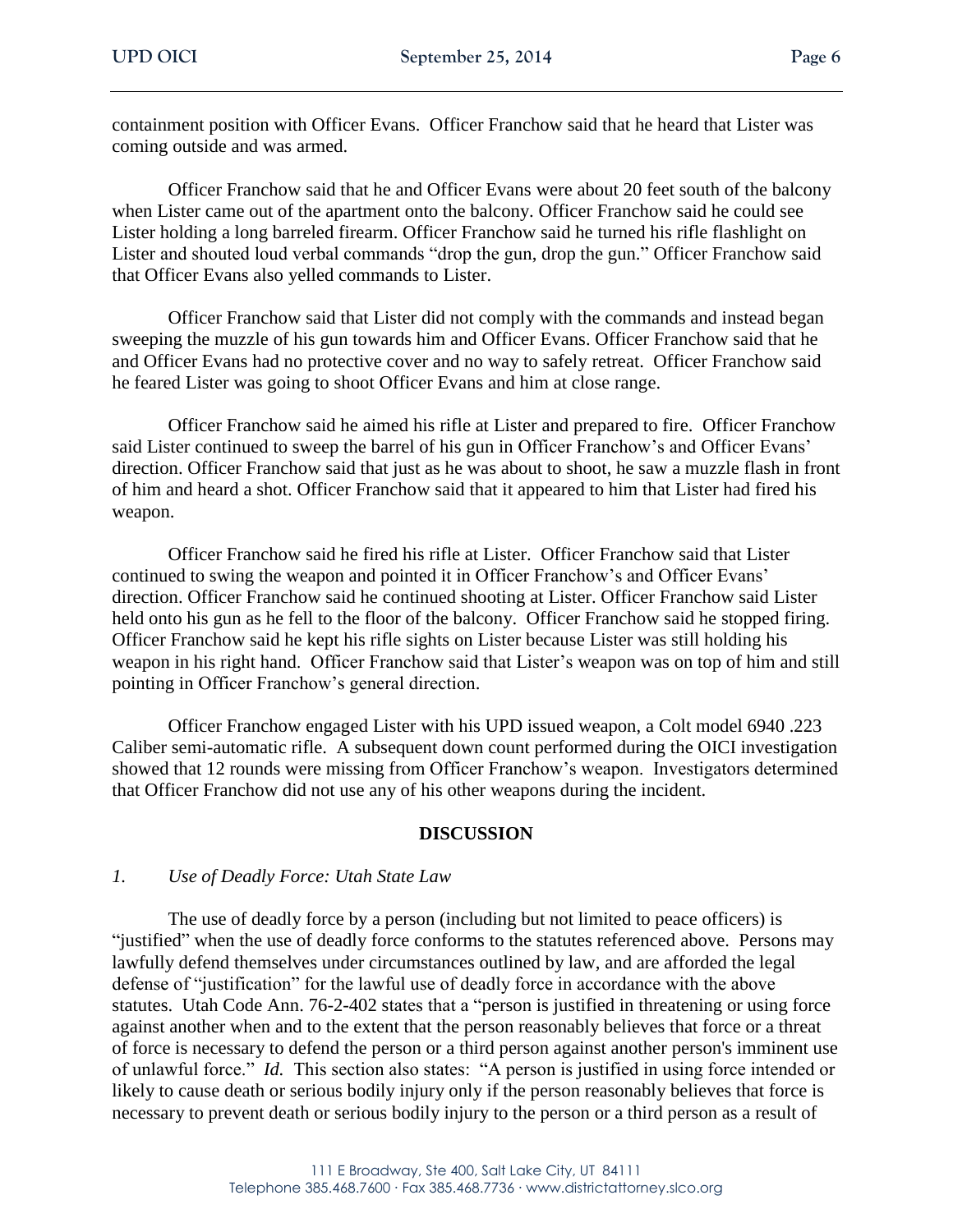another person's imminent use of unlawful force, or to prevent the commission of a forcible felony<sup>3</sup>." *Id.* 

In addition to the use of deadly force in defense of self or others, a peace officer's use of deadly force is "justified" when:

> "effecting an arrest or preventing an escape from custody following an arrest, where the officer reasonably believes that deadly force is necessary to prevent the arrest from being defeated by escape; and the officer has probable cause to believe that the suspect has committed a felony offense involving the infliction or threatened infliction of death or serious bodily injury; or the officer has probable cause to believe the suspect poses a threat of death or serious bodily injury to the officer or to others if apprehension is delayed; or the officer reasonably believes that the use of deadly force is necessary to prevent death or serious bodily injury to the officer or another person." U.C.A. 76-2-404.

In essence, the analysis for the use of deadly force to prevent death or serious bodily injury (whether by individuals or peace officers) turns on similar elements. Use of deadly force by *individuals*: "A person is justified in using force intended or likely to cause death or serious bodily injury only if the person reasonably believes that force is necessary to prevent death or serious bodily injury to the person or a third person as a result of another person's imminent use of unlawful force" U.C.A. 76-2-402(1)(a),(b). Use of deadly force by *peace officers*: "the officer reasonably believes that the use of deadly force is necessary to prevent death or serious bodily injury to the officer or another person," or to effect an arrest under circumstances set forth in law. See, U.C.A. 76-2-404. A peace officer's use of deadly force is "justified" when that the officer "reasonably believes" that the use of deadly force is "necessary to prevent" the threat of "death or serious bodily injury."

#### *2. Officers Evans and Franchow Reasonably Believed Deadly Force was Necessary*.

Officer Evans and Officer Franchow received information that Lister was ostensibly intoxicated, had had a verbal argument with his spouse, had threatened to shoot police officers if they entered the apartment, and had made statements that the situation would end with either he or someone getting killed. The officers received information that Lister said he was coming out on the balcony armed and that he had been told not to do so. Officer Evans and Officer Franchow also gave Lister commands and saw that Lister was not obeying their commands. So when Lister swung the muzzle of his shotgun in Officer Evans' and Officer Franchow's direction, it was reasonable for the officers to believe their lives were in danger. Lister's actions presented an imminent and unlawful threat of death or serious bodily injury to Officer Evans and Officer Franchow.

Under the circumstances that Lister created and presented to the officers, the officers reasonably believed that the use of deadly force was necessary to prevent death or serious bodily

<sup>3</sup> Utah Code 76-2-402(4)(a): "For purposes of this section, a forcible felony includes aggravated assault, mayhem, aggravated murder, murder, manslaughter, kidnapping, and aggravated kidnapping, rape, forcible sodomy, rape of a child, object rape, object rape of a child, sexual abuse of a child, aggravated sexual abuse of a child, and aggravated sexual assault as defined in Title 76, Chapter 5, Offenses Against the Person, and arson, robbery, and burglary as defined in Title 76, Chapter 6, Offenses Against Property."